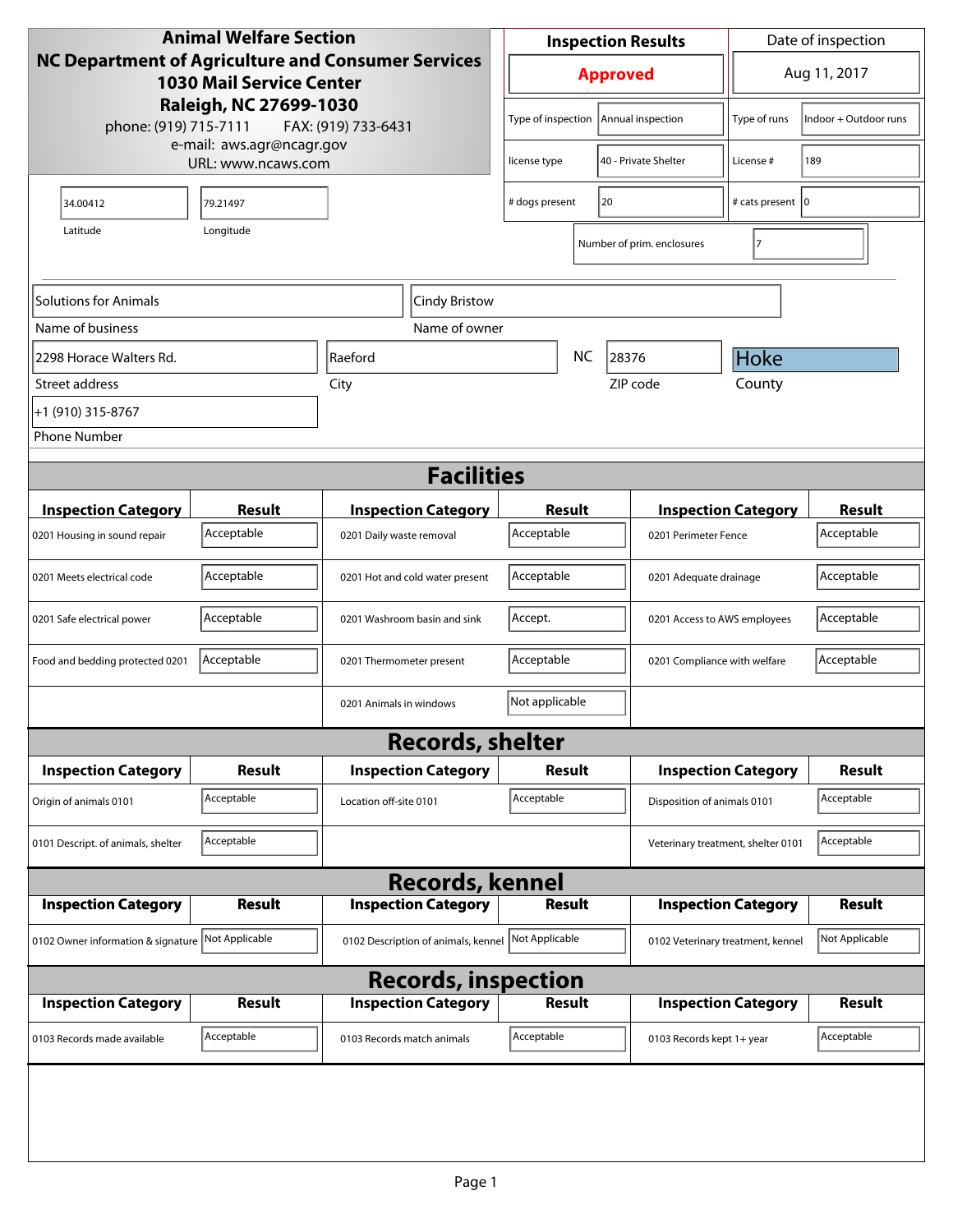| <b>Animal Welfare Section, NCDA&amp;CS</b>                  |                              |                                    | Date of inspection<br><b>Inspection Results</b> |                                    |                            |                |  |
|-------------------------------------------------------------|------------------------------|------------------------------------|-------------------------------------------------|------------------------------------|----------------------------|----------------|--|
|                                                             | Inspection Report, continued |                                    |                                                 | <b>Approved</b>                    |                            | Aug 11, 2017   |  |
| <b>Solutions for Animals</b>                                |                              | <b>Cindy Bristow</b>               | Raeford                                         |                                    |                            | <b>NC</b>      |  |
| <b>Indoor facilities</b>                                    |                              |                                    |                                                 |                                    |                            |                |  |
| <b>Inspection Category</b>                                  | Result                       | <b>Inspection Category</b>         | Result                                          | <b>Inspection Category</b>         |                            | Result         |  |
| 0202 Ambient temperature, indoor                            | Acceptable                   | 0202 Ventilation, indoor           | Acceptable                                      | 0202 Lighting, indoor              |                            | Acceptable     |  |
| 0202 Imperv./Sanitary surf., indoor                         | Acceptable                   | 0202 Drainage, indoor              | Acceptable                                      |                                    |                            |                |  |
| <b>Outdoor facilities</b>                                   |                              |                                    |                                                 |                                    |                            |                |  |
| <b>Inspection Category</b>                                  | Result                       | <b>Inspection Category</b>         | Result                                          |                                    | <b>Inspection Category</b> |                |  |
| 0203 Impervious surfaces, outdoor                           | Not Applicable               | 0203 Housing, 1 per animal         | Not Applicable                                  | 0203 Protection from elements      |                            | Acceptable     |  |
| 0203 Owner advised, outdoor                                 | Not Applicable               | 0203 Drainage, outdoor             | Acceptable                                      |                                    |                            |                |  |
|                                                             |                              | <b>Primary enclosures</b>          |                                                 |                                    |                            |                |  |
| <b>Inspection Category</b>                                  | Result                       | <b>Inspection Category</b>         | <b>Result</b>                                   | <b>Inspection Category</b>         |                            | <b>Result</b>  |  |
| 0204 Drainage prev. cross contam.                           | Acceptable                   | 0204 Fence height >= 5 feet        | Acceptable                                      | 0204 1:10 ratio, person: animal    |                            | Not Applicable |  |
| 0204 Surf. impervious to moisture                           | Acceptable                   | 0204 Enclosure is escape proof     | Acceptable                                      | 0204 Cats, $>=$ 4 sq. ft. / adult  |                            | Not Applicable |  |
| 0204 Prevent contact with wood                              | Acceptable                   | 0204 Solid resting surface         | Acceptable                                      | 0204 Cats, $<= 12$ / enclosure     |                            | Not Applicable |  |
| 0204 Enclosures in sound repair                             | Acceptable                   | 0204 Cats, raised resting surface  | Not Applicable                                  | 0204 Cats, 1 litter pan / 3 adults |                            | Not Applicable |  |
| 0204 Size of enclosure                                      | Acceptable                   | 0204 Dogs, supervision if > 4      | Not Applicable                                  |                                    |                            |                |  |
|                                                             |                              | <b>Feeding</b>                     |                                                 |                                    |                            |                |  |
| <b>Inspection Category</b>                                  | <b>Result</b>                | <b>Inspection Category</b>         | <b>Result</b>                                   | <b>Inspection Category</b>         |                            | <b>Result</b>  |  |
| 0205 Feeding, 1x / day, adult                               | Acceptable                   | 0205 Feeding, 1 bowl / adult       | Acceptable                                      | 0205 Feeding, commercial food      |                            | Acceptable     |  |
| 0205 Feeding, bowl in good repair                           | Acceptable                   | 0205 Feeding, quality food         | Acceptable                                      | 0205 Feeding, bowl is protected    |                            | Acceptable     |  |
| 0205 Feeding, 2x / day, young                               | Acceptable                   |                                    |                                                 |                                    |                            |                |  |
|                                                             |                              | <b>Watering</b>                    |                                                 |                                    |                            |                |  |
| <b>Inspection Category</b>                                  | <b>Result</b>                | <b>Inspection Category</b>         | <b>Result</b>                                   |                                    |                            |                |  |
| 0206 Watering, continuous access                            | Acceptable                   | 0206 Watering, bowl in good repair | Acceptable                                      |                                    |                            |                |  |
| <b>Sanitation/Employees/Classification &amp; Separation</b> |                              |                                    |                                                 |                                    |                            |                |  |
| <b>Inspection Category</b>                                  | <b>Result</b>                | <b>Inspection Category</b>         | <b>Result</b>                                   | <b>Inspection Category</b>         |                            | <b>Result</b>  |  |
| 0207 Waste removal 2x / day                                 | Acceptable                   | 0207 Grounds overgrown             | Acceptable                                      | 0207 Young given social interact.  |                            | Acceptable     |  |
| 0207 Animals removed while clean                            | Acceptable                   | 0207 Pest Control                  | Acceptable                                      | 0207 Species separated             |                            | Acceptable     |  |
|                                                             |                              |                                    |                                                 |                                    |                            |                |  |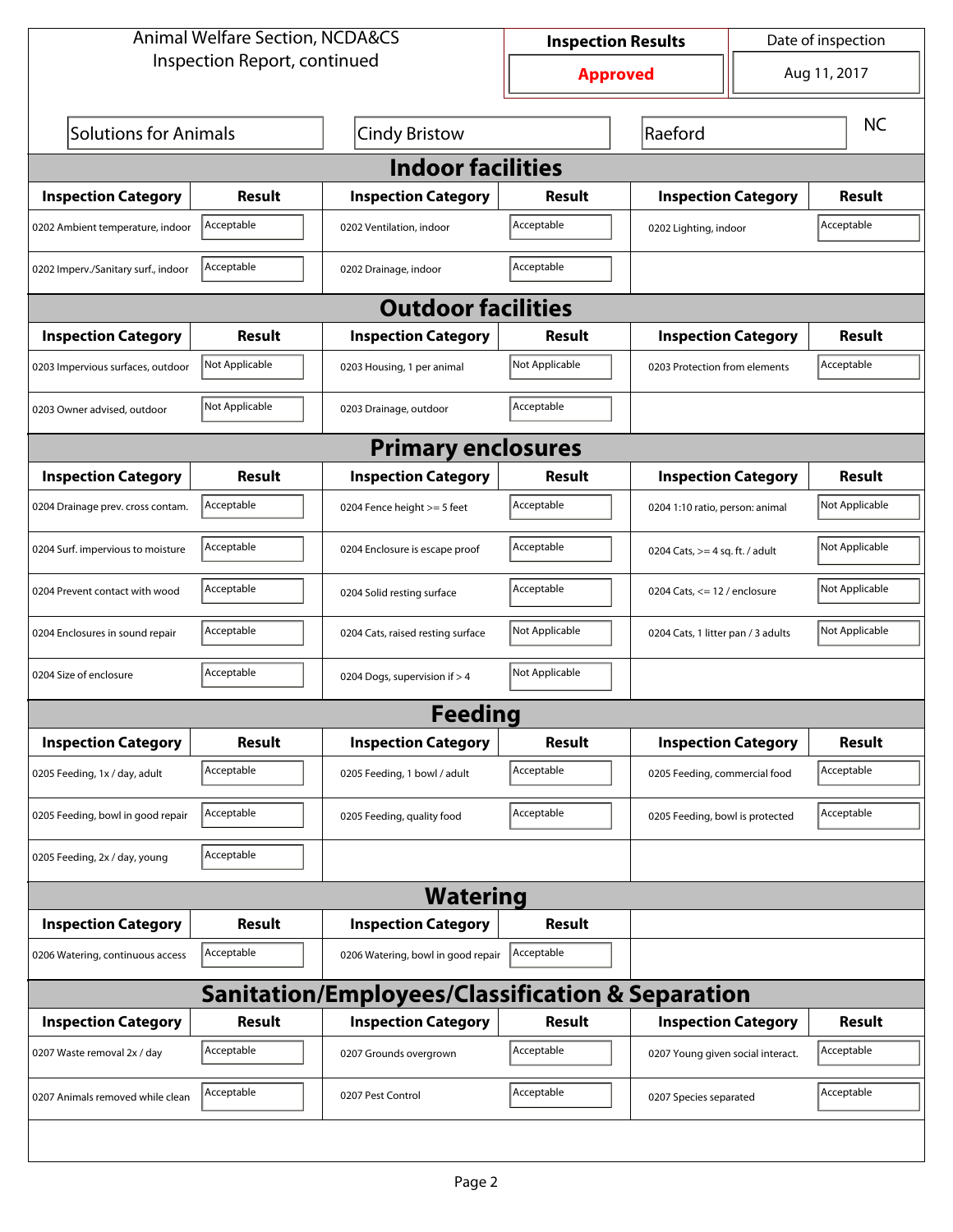| <b>Animal Welfare Section, NCDA&amp;CS</b>                               |                                       |                                                                         | Date of inspection<br><b>Inspection Results</b> |                                                                           |              |                |  |
|--------------------------------------------------------------------------|---------------------------------------|-------------------------------------------------------------------------|-------------------------------------------------|---------------------------------------------------------------------------|--------------|----------------|--|
|                                                                          | Inspection Report, continued          |                                                                         | <b>Approved</b>                                 |                                                                           | Aug 11, 2017 |                |  |
| Solutions for Animals                                                    |                                       | Cindy Bristow                                                           |                                                 | Raeford                                                                   |              | <b>NC</b>      |  |
| <b>Sanitation/Employees/Classification &amp; Separation (continued)</b>  |                                       |                                                                         |                                                 |                                                                           |              |                |  |
| <b>Inspection Category</b>                                               | <b>Result</b>                         | <b>Inspection Category</b>                                              | <b>Result</b>                                   | <b>Inspection Category</b>                                                |              | <b>Result</b>  |  |
| 0207 Enclosure sanitized 2x / day                                        | Acceptable                            | 0207 Number of employees                                                | Acceptable                                      | 0207 Isolation area & signage                                             |              | Acceptable     |  |
| 0207 Method of sanitation                                                | Acceptable                            | 0207 Females in estrus, separated                                       | Not Applicable                                  | 0207 Long term care program                                               |              | Acceptable     |  |
| 0207 Build./grnds., clean & repair                                       | Acceptable                            | 0207 Owner perm, commingling                                            | Not Applicable                                  | 0207 Animals confined                                                     |              | Acceptable     |  |
|                                                                          |                                       | 0207 Young with dam                                                     | Not Applicable                                  |                                                                           |              |                |  |
|                                                                          |                                       | <b>Veterinary Care</b>                                                  |                                                 |                                                                           |              |                |  |
| <b>Inspection Category</b>                                               | Result                                | <b>Inspection Category</b>                                              | Result                                          | <b>Inspection Category</b>                                                |              | Result         |  |
| 0210 Program of veterinary care                                          | Acceptable                            | 0210 Daily observation of animals                                       | Acceptable                                      | 0210 Rabies vaccination                                                   |              | Acceptable     |  |
| 0210 Veterinary care when needed                                         | Acceptable                            |                                                                         |                                                 |                                                                           |              |                |  |
|                                                                          |                                       | <b>Vehicles</b>                                                         |                                                 |                                                                           |              |                |  |
| 0301 Vehicles mechanically sound                                         | Not Applicable                        | 0301 Fresh air and ventilation                                          | Not Applicable                                  | 0301 Cargo area clean                                                     |              | Not Applicable |  |
|                                                                          |                                       | <b>Primary Enclosure Used in Transportation</b>                         |                                                 |                                                                           |              |                |  |
| <b>Inspection Category</b>                                               | Result                                | <b>Inspection Category</b>                                              | Result                                          | <b>Inspection Category</b>                                                |              | Result         |  |
| 0302 Construction of enclosure                                           | Not Applicable                        | 0302 Age and species separated                                          | Not Applicable                                  | 0302 Size of transport enclosure                                          |              | Not Applicable |  |
| 0302 Enclosure clean & sanitized                                         | Not Applicable                        |                                                                         |                                                 |                                                                           |              |                |  |
|                                                                          | <b>Transportation: Food and Water</b> |                                                                         |                                                 | <b>Transportation: Care</b>                                               |              |                |  |
| <b>Inspection Category</b>                                               | Result                                |                                                                         |                                                 | <b>Inspection Category</b>                                                |              | <b>Result</b>  |  |
| 0303 Food & water during transport                                       | Not Applicable                        |                                                                         |                                                 | 0304 Observation of animals                                               |              | Not Applicable |  |
|                                                                          |                                       | <b>General Statute 19A-32.1</b>                                         |                                                 |                                                                           |              |                |  |
| (a) Hold minimum 72 hours                                                | Acceptable                            | (b) 1, 2, 3 Make available for adopt.                                   | Acceptable                                      | (c) Viewing 3 days for 4 hours each                                       |              | Acceptable     |  |
| (d) If animal offsite, photo of animal<br>posted in conspicuous location | Acceptable                            | (f) 1, 2, 3 Animals were returned to<br>owner, adopted or euth only     | Acceptable                                      | (g) i, ii Owner surrender held unless<br>proof ownership & signed consent |              | Acceptable     |  |
| (h) Owned animal surrender, ask if<br>there has been a bite w/in 10 days | Acceptable                            | (i) Release animal to person, record<br>of approved government photo ID | Acceptable                                      |                                                                           |              |                |  |
|                                                                          |                                       |                                                                         |                                                 |                                                                           |              |                |  |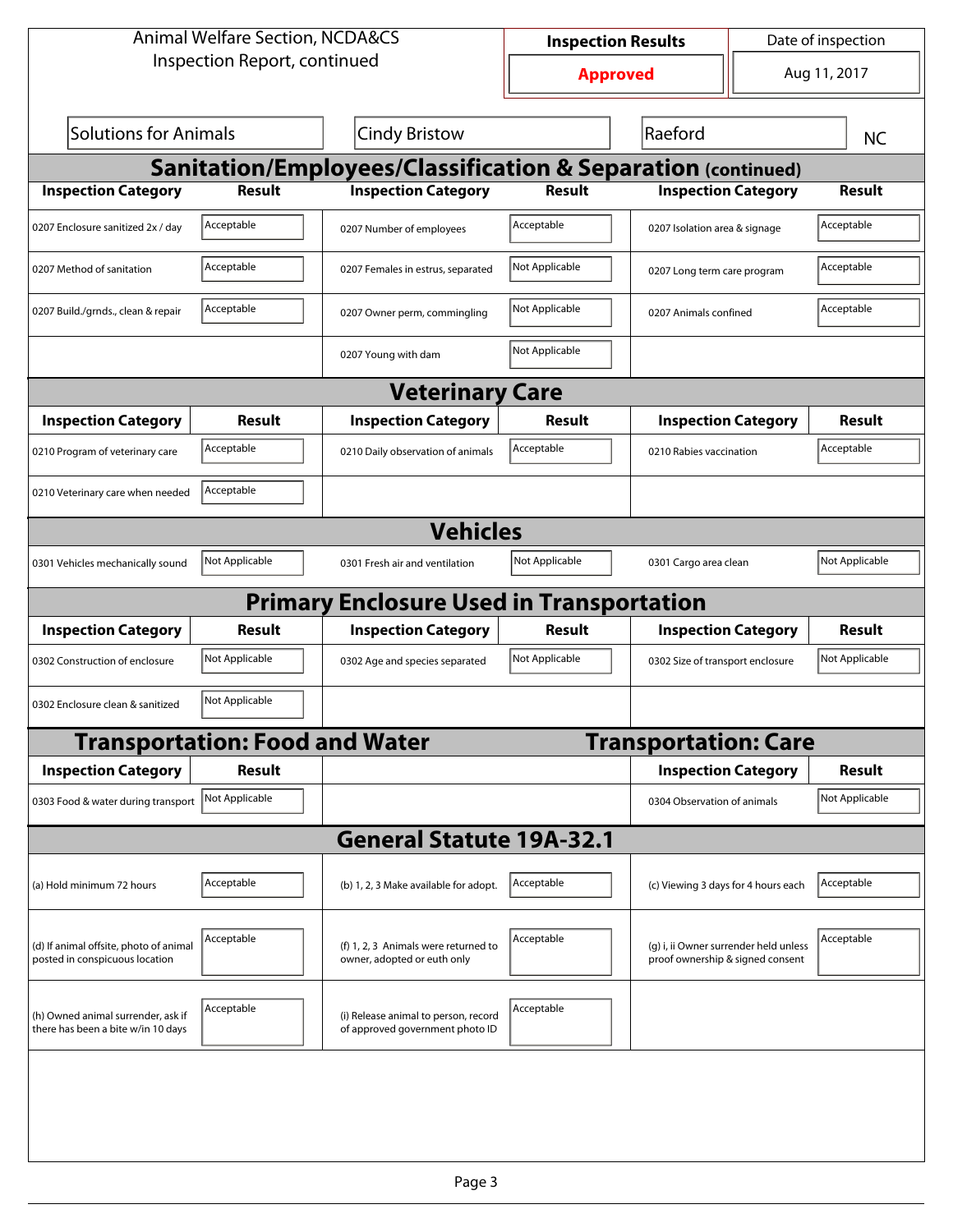|                                                                                                                     |                      | <b>Inspection Results</b> | Date of inspection |  |  |  |  |
|---------------------------------------------------------------------------------------------------------------------|----------------------|---------------------------|--------------------|--|--|--|--|
|                                                                                                                     |                      | <b>Approved</b>           | Aug 11, 2017       |  |  |  |  |
|                                                                                                                     |                      |                           |                    |  |  |  |  |
| <b>Solutions for Animals</b>                                                                                        | <b>Cindy Bristow</b> | Raeford                   | <b>NC</b>          |  |  |  |  |
| <b>Narrative Explanation</b>                                                                                        |                      |                           |                    |  |  |  |  |
| Annual inspection performed today, I arrived on site at 11:15am and Cindy assisted me today. Housing areas are      |                      |                           |                    |  |  |  |  |
| clean and odor free at time of inspection with no apparent signs of illness or injury noted; ambient temperature is |                      |                           |                    |  |  |  |  |
| within range & all records are on site and to AWA regulations.                                                      |                      |                           |                    |  |  |  |  |
| ** We did discuss today the need to reseal the outdoor pads, and reseal/spray paint the metal gates.                |                      |                           |                    |  |  |  |  |
| This rescue is a home based rescue, dogs housed here are not kenneled 100% of their time. They do have access       |                      |                           |                    |  |  |  |  |
| to outdoor, natural enrichment and a safe housing environment. Animals housed here a\appear happy, healthy          |                      |                           |                    |  |  |  |  |
| and well cared for.                                                                                                 |                      |                           |                    |  |  |  |  |
|                                                                                                                     |                      |                           |                    |  |  |  |  |
|                                                                                                                     |                      |                           |                    |  |  |  |  |
|                                                                                                                     |                      |                           |                    |  |  |  |  |
|                                                                                                                     |                      |                           |                    |  |  |  |  |
|                                                                                                                     |                      |                           |                    |  |  |  |  |
|                                                                                                                     |                      |                           |                    |  |  |  |  |